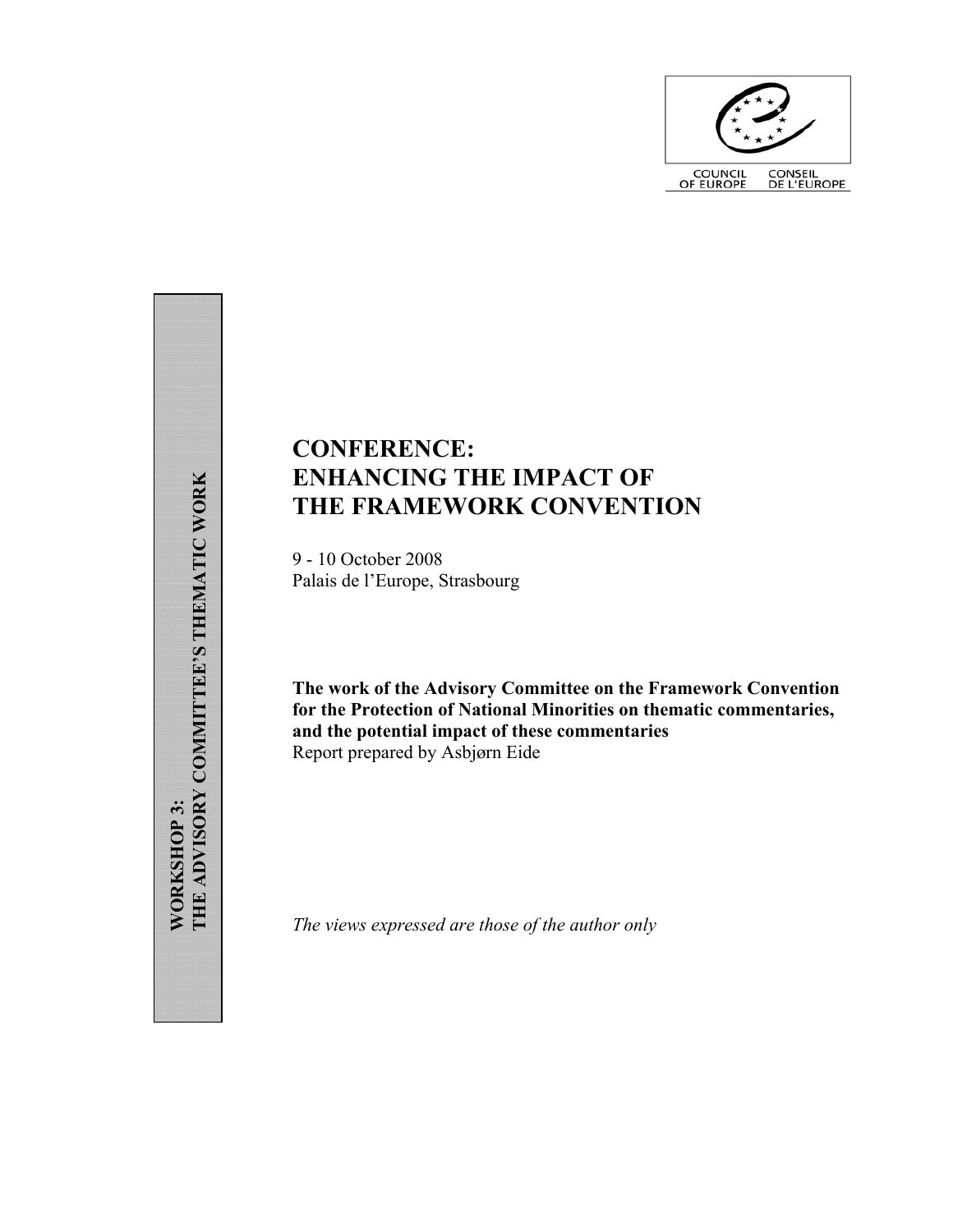## **Table of contents:**

| 2. Commentaries and general comments in the practice of treaty monitoring bodies 3 |  |
|------------------------------------------------------------------------------------|--|
|                                                                                    |  |
|                                                                                    |  |
|                                                                                    |  |
|                                                                                    |  |
|                                                                                    |  |
|                                                                                    |  |
|                                                                                    |  |
|                                                                                    |  |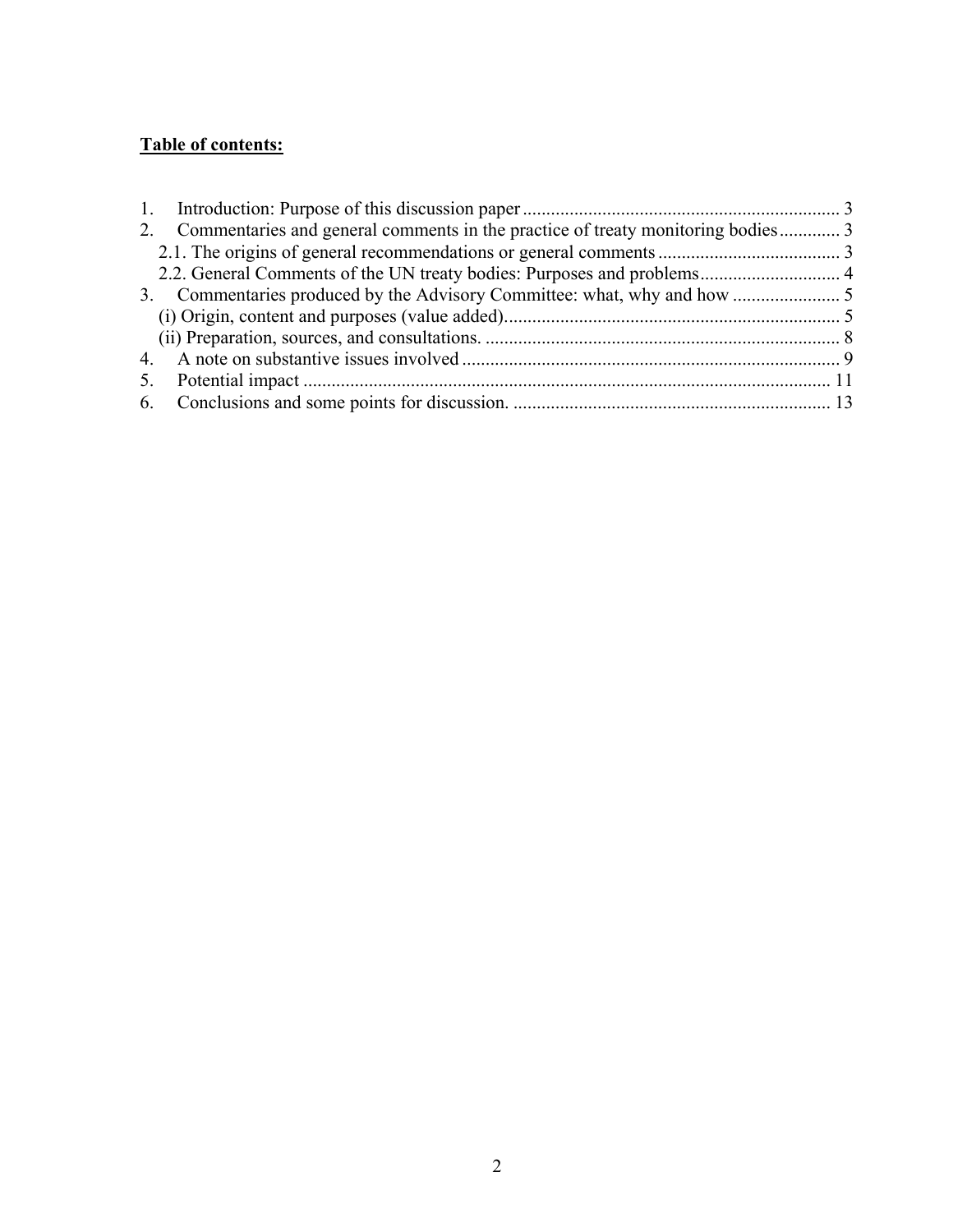## **1. Introduction: Purpose of this discussion paper**

This paper pursues a double purpose: To review and reflect on the process by which the ACFC prepares, adopts and disseminates its commentaries, and to present some thoughts on their potential impact. The two issues are interlinked: The impact is likely to be affected by the process of preparation and the assessment of the impact is likely to influence the future preparation of commentaries..

This paper is intended to serve as a basis for discussion on future work regarding commentaries, including not only possible topics for further commentaries but also on how to improve the impact of those that have been adopted and those to come. It is at this stage – for obvious reasons –based not on much empirical data but on comparisons with similar activities elsewhere and on speculations about the future developments.

I am here addressing the *potential* impact. Only two commentaries have so far been adopted; the first (on education) adopted in 2006, presented to the CM and launched on the website of the FCNM. The second commentary (on participation) was adopted in February 2008. It will be officially launched this week and posted on the website. Since both are so new, we know rather little at this stage about the impact they have had so far, though some experience with the commentary on education does exist already and will be reviewed below.

The term *'potential impact'* has two nuances: The *probable* and the *possible* impact. The probable impact requires speculations about what is likely to happen if the involvement of the ACFC and its secretariat ends with the adoption of the commentaries and their placement on the ACFC website; the *possible* impact would depend on which further, purposeful actions are taken by the ACFC, its secretariat and the Council of Europe to make the commentaries used in practice in appropriate contexts.

## **2. Commentaries and general comments in the practice of treaty monitoring bodies**

## *2.1. The origins of general recommendations or general comments*

In exploring the origins of the commentaries, we should keep in mind that the ACFC is a treaty monitoring body. While it differs in some respects from other international treaty monitoring bodies, it has also much in common with them. At the time when the FCNM entered into force and the ACFC was established, the UN treaty bodies had already a long practice behind them in preparing what was first called 'general recommendations', later 'general comments', and much can be learned from the origin, experience and problems connected with those documents.

The Committee on the Elimination of Racial Discrimination was the first human rights treaty monitoring body. It started already in the 1970s to adopt brief recommendations, usually only of a few lines, mostly dealing with procedural and reporting duties though also sometimes calling for better implementation of particular provisions in the convention. In later years it has elaborated much more comprehensive 'general recommendations' influenced and inspired by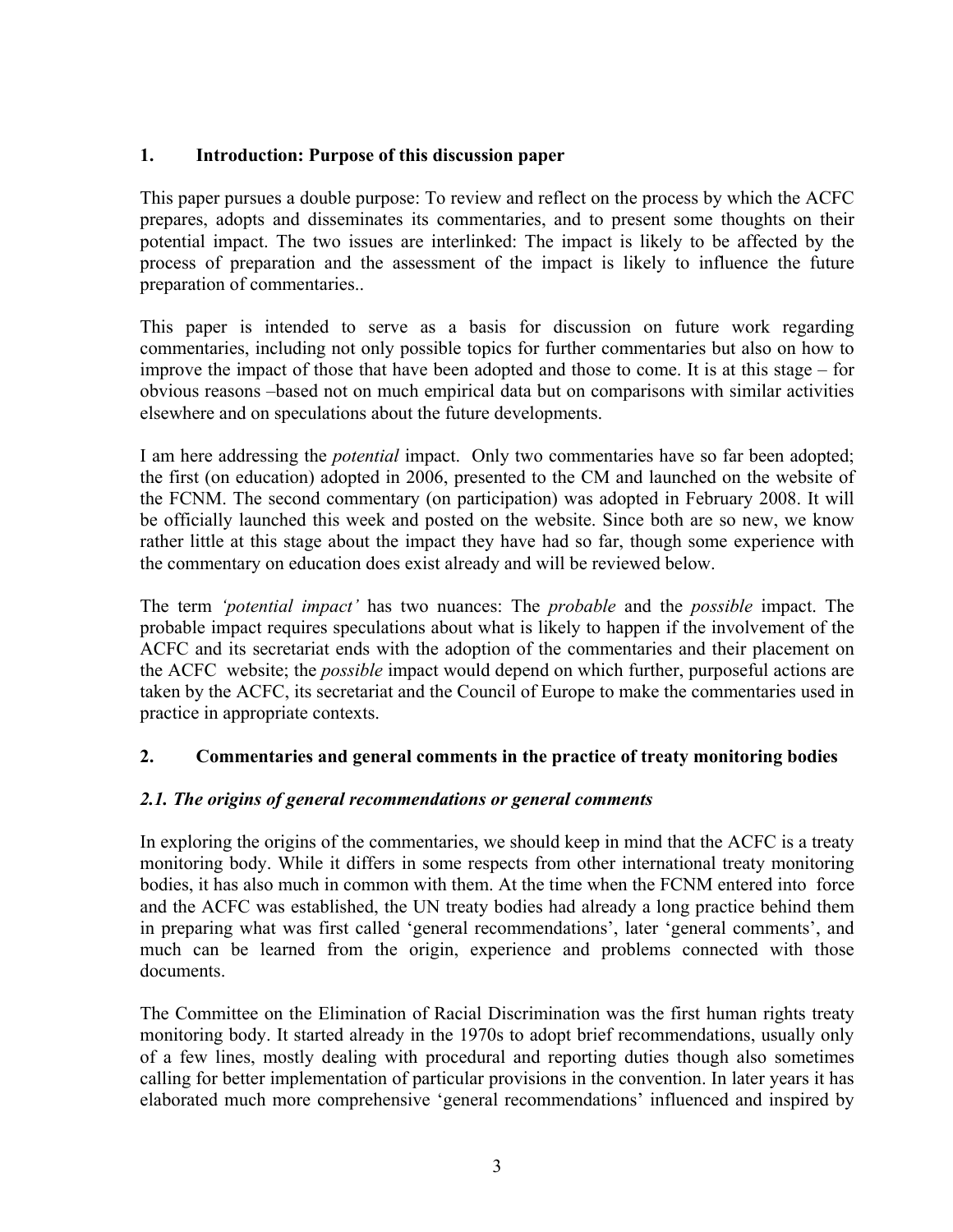the work of the Human Rights Committee and the Committee on Economic, Social and Cultural Rights.

The real pioneer of General Comments in the sense we know them now was the Human Rights Committee which started its monitoring of the implementation of the Covenant on Civil and Political Rights in 1976 but was quickly facing severe divisions concerning its functions, deeply influenced by Cold War ideological controversies. For several years it was impossible to obtain consensus on the preparation of concluding observations (opinions) addressed individually to the State Parties. Initially as a substitute for country-specific findings, the Committee started to adopt General Comments which were not targeting particular states but elaborating on its interpretation of particular provisions in the Covenant or on broader issues relating to the implementation of the Covenant on Civil and Political Rights. Later, when the practice of adopting country-specific Concluding Observations, the practice of preparing General Comments was maintained but now with a broader and more comprehensive content.

The practice of General Comments was followed up by the Committee on Economic, Social and Cultural Rights, which was established by ECOSOC as a treaty monitoring body composed of individual experts in 1987 after a preceding period of discredited and useless work by a working group of government experts.

#### *2.2. General Comments of the UN treaty bodies: Purposes and problems*

In the words of the first President of the Committee on Economic, Social and Cultural Rights, Philip Alston, the Committee has used the General Comments methodology as a means of laying down some solid foundations for the future development of its jurisprudence.

Path breaking in many respects was its third General Comment, which constitutes an explicit statement by the Committee of what it considers to be the nature of States obligations with particular reference to Article 2.1 of the Covenant. 'As such it provides the intellectual and legal framework with which the Committee can begin to interpret the normative implications of each of the specific rights recognized in the Covenant'. (Alston. The United Nations and Human Rights: A Critical Appraisal, Clarendon Press Oxford 1992 p. 473)

The Committee has identified the purposes of its General Comments to be (1) to make the experience gained so far through the examination of States report available for the benefit of all State Parties in order to assist and promote their further implementation of the Covenant; (2) to draw the attention of the States Parties to insufficiencies disclosed by a large number of reports, (3) to suggest improvements of the reporting procedures and (4) to stimulate the activities of the State Parties, the international organizational and the specialized agencies concerned in achieving progressively and effectively the full realizations of the rights recognized in the Covenant. (Report of its Fourth Session, E/1990,23 para, 39)

The Committee members of the treaty bodies have recognized the difficulties inherent in making these general comments. Paul Hunt, a long-standing member of the UN Committee on Economic, Social and Cultural Rights and who played a major role in formulating its General Comment 12 on education, has described the difficulties in stark words: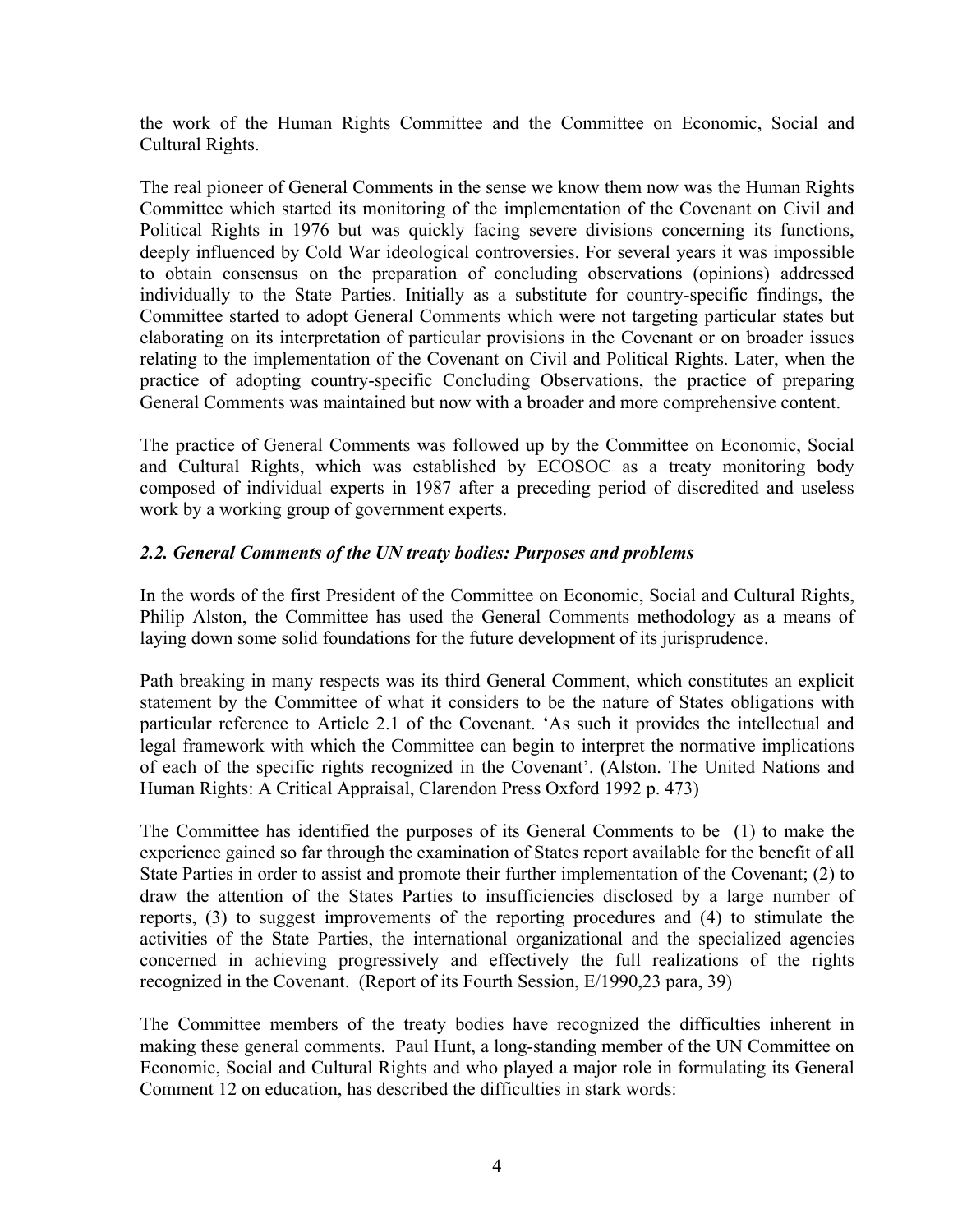'What these General Comments are trying to do is complex and controversial. They are trying to outline the normative content of complicated ESC rights, as well as the obligations arising from these norms. They are also trying to identify ways by which these norms and obligations can be monitored by states, civil society and others. Moreover, they are trying to do all this in a way which is meaningful to rich and poor states alike..... Further, as is well known, the national legal tradition of ESC rights is not as rich as the national legal tradition regarding civil and political rights and thus it provides fewer precedents to help international work on ESC rights. In summary, the challenge is to identify the contours and content of specific international ESC rights, and also to establish the conceptual tools by which this can be done. By any standards this is a difficult and ambitious undertaking' (Quoted in Steiner and Alston: International Human Rights in Context, 3<sup>rd</sup> edition. Oxford University Press 2008, p. 359)

Much of this is relevant also in the preparation of commentaries on the FCNM. The situation within the different states varies greatly. Some have during the last 18 or so years passed through complex processes of transition both constitutionally, demographically and economically, while others have a much longer history of gradual change and reciprocal adaptation between the groups. The provisions of the FCNM are often vague due in large part to the variations in situations.

When all this is said, however, there is no doubt that the General Comments of the UN treaty bodies have served a very important and constructive function. The adoption of General Comments is now a standard practice of all UN treaty monitoring bodies, and they have evolved into broad thematic commentaries. Many of them take a particular provision of the respective conventions as the starting point, elaborating on the interpretation of the terms of the provision, but broadening it into a detailed presentation of the functions of the particular rights or provisions in its wider context, and recommending guidelines or suggestions for an optimal realization of the concerns underlying the provision in question. As examples, both the Committee on Economic, Social and Cultural Rights (in its General Comment 13, adopted in 1999) and the Committee on the Rights of the Child, in its General Comment 1, adopted in 2001, have addressed the right to education and devoted considerable space to the functions and multiple dimensions of education as a human right. These general comments often include a recommendation to States to adopt a plan of action for the implementation of the right in question, and give some guidance concerning the contents of such plans.

## **3. Commentaries produced by the Advisory Committee: what, why and how**

## *(i) Origin, content and purposes (value added).*

When the ACFC started its work in 1998, the UN treaty monitoring bodies had already firmly established the dual practice of adopting country-specific 'concluding observations' and general comments. Controversies over such activities had been laid to rest, and similar controversies would not surface in the monitoring role of the AFCF.

The most immediate task for the ACFC was to develop the procedures for the preparation and adoption of its opinions on each state report, as requested by CM resolution 97/(10) para. 23. These opinions have turned out in most cases to become much more comprehensive than the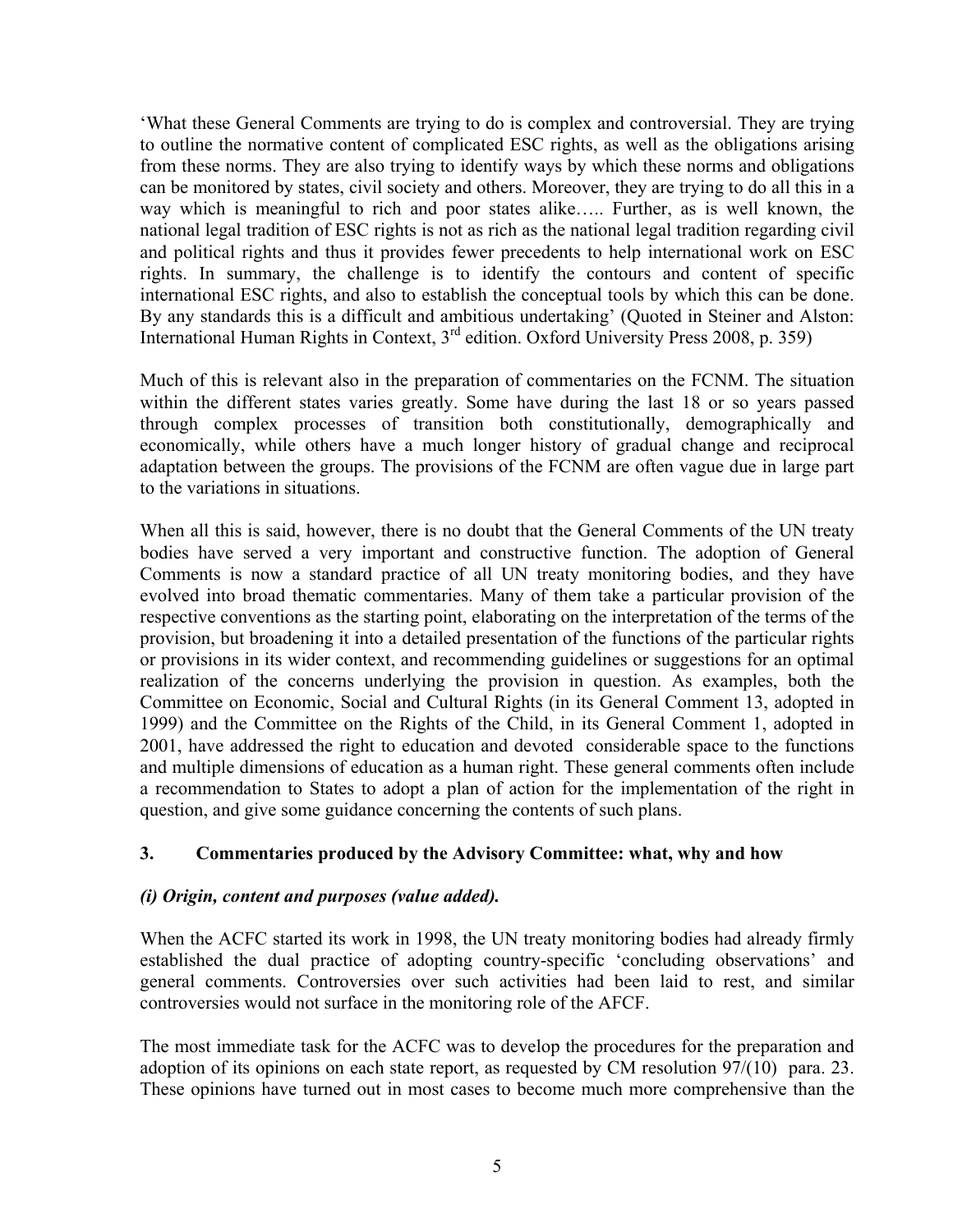corresponding 'concluding observations' of the UN treaty bodies. The processes by which they are prepared were from the beginning highly innovative compared to the UN bodies. The most important innovation was the initiation of the practice of visits to the reporting countries by the respective working groups of the ACFC, a practice which has remained a major element in its work.

Not only was the initiation of such visits an innovation, but their scope has been surprisingly comprehensive: The working group meets not only with representatives of the government, but with parliamentarians, national ombudspersons and judges, and also – and most importantly – with representatives of the national minorities and relevant nongovernmental organizations. This has had several important consequences: The ACFC and its subsequent opinions has become much better known by those most concerned, and a much better and realistic understanding of the situation on the ground has been obtained than through the normal examination of state reports in the UN treaty bodies. Highly significant are also the follow-up national seminars after the adoption of the opinions and the corresponding resolution by the CM. The nature of this process has significant consequences for the potential impact of the thematic commentaries.

While work on the preparation of opinions had to be given primary attention, discussions were nevertheless held at an early stage to the preparation of thematic commentaries. In 1999, a provisional list of ten possible themes for future commentaries was drawn up:

- Non-discrimination, Article 4
- Effective equality, Article 4
- Freedom of association, expression and religion, Articles 7, 8, 17 and 19
- Promotion of culture, religion, languages, religion and traditions and the prohibition of assimilation against the will of the minorities (Article 4.2 and Article 5)
- Tolerance and intercultural dialogue (Article 6)
- Access to media, Article 9
- Educational rights of minorities, Articles 12, 13 and 14
- Linguistic rights of minorities, Articles 10 and 11
- Effective participation, Article 15
- Contacts across frontiers, Article 17

Clearly there would have been many overlaps between these. It has since been recognized that each commentary has to take into account the interrelationship between different articles of the FCNM, even where the main focus is one article, such as the commentary on participation where article 15 is the core provision.

It was recognized that more experience needed to be gained through the examination of state practice before general commentaries should be drawn up. Five years after the entry into force and the establishment of the ACFC, at the 'Filling the Frame' conference in 2003, it was recommended that the work in thematic controversies should now be started.

Three themes were subsequently selected by the ACFC in November 2003: participation, education and the media. Provisionally, rapporteurs were selected for each of the theme. The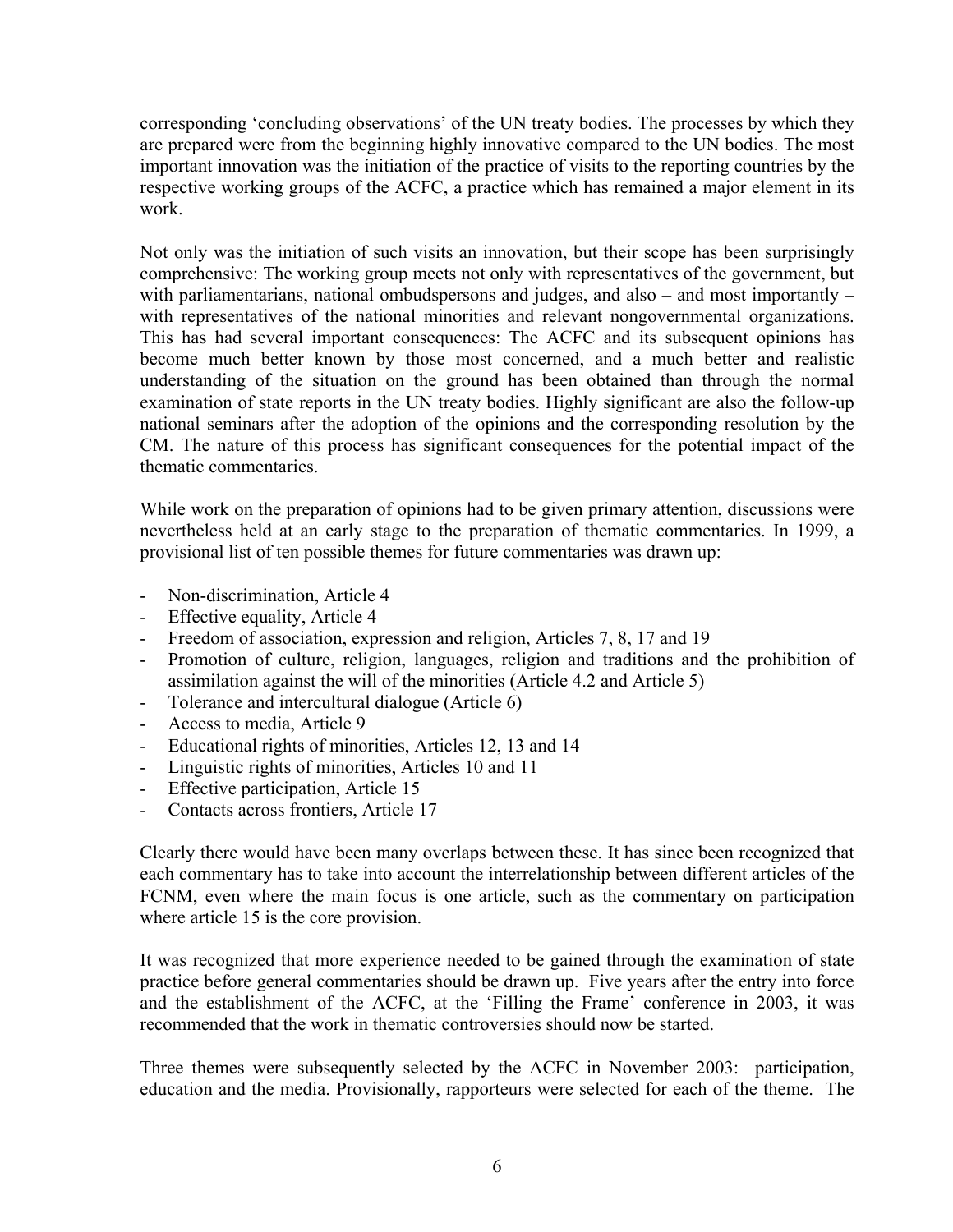ACFC decided to go into depth with one of these, that on education. Athanasia Spiliopoulou Åkermark, the then vice-President undertook to serve as the main drafter and rapporteur .

The Commentary on Education under the FCNM sought to cover five distinct but interrelated issues: (i) Summarizing the experience of the Advisory Committee in working with and for education rights (mainly Articles 12-14 of the Framework Convention) and with the role of education in promoting a spirit of tolerance and intercultural dialogue as envisaged in Article 6 (1) of the Framework Convention, (ii) synthesizing the wealth of information in State Reports and the broad spectrum of solutions used in different contexts; (iii) identifying issues which require more attention in the future both in the work of the Advisory Committee, in the implementation of the Framework Convention and the reporting by State Parties as well as in the activities of other actors, including non-governmental organisations and academics, (iv) situating the work and the views of the Advisory Committee within a broader international discourse, and (v) highlighting the tensions and dilemmas encountered by the ACFC in the field of minority and intercultural education, presenting choices that need to be made by actors involved, including State Parties and their governments, minorities, parents and students/pupils.

The focus of the Commentary on education is placed on the role of the Framework Convention in the task of balancing, on the one hand, the maintenance and development of the culture and the essential elements of the identity of persons belonging to national minorities and, on the other hand, their free integration and participation in the societies where they live.

In the Commentary, the ACFC expresses the hope that the Commentary can be used as a tool in the design and implementation of relevant educational policies in State Parties and also as an additional element in the constructive dialogue it has developed during the first cycle of monitoring with State Parties. It hopes that the Commentary gives practical guidance to State Parties to the Framework Convention and to other actors involved in education related activities. The Commentary identifies those actors to include educators, pupils or students and their parents, minorities and their organisations, central, local and regional authorities.

The Commentary points out that it cannot be used as a set of rigid guidelines. Education has many and sometimes contradictory aims and the situations vary enormously within the State Parties.

The Commentary on Education was adopted on March 2, 2006. It is not subject to approval by a higher body and was not formally presented to the CM, but it vas appended to the Activity report presented at the end of 2006.

The purpose given for *the Commentary on the effective participation of persons belonging to*  national minorities in cultural, social and economic life and in public affairs is to set out the Advisory Committee's interpretation of the provisions within the Framework Convention relating to the effective participation of persons belonging to national minorities, drawing on the Advisory Committee's country-specific Opinions adopted between 1999 and 2007. The Commentary aims to provide a useful tool for State authorities and decision-makers, public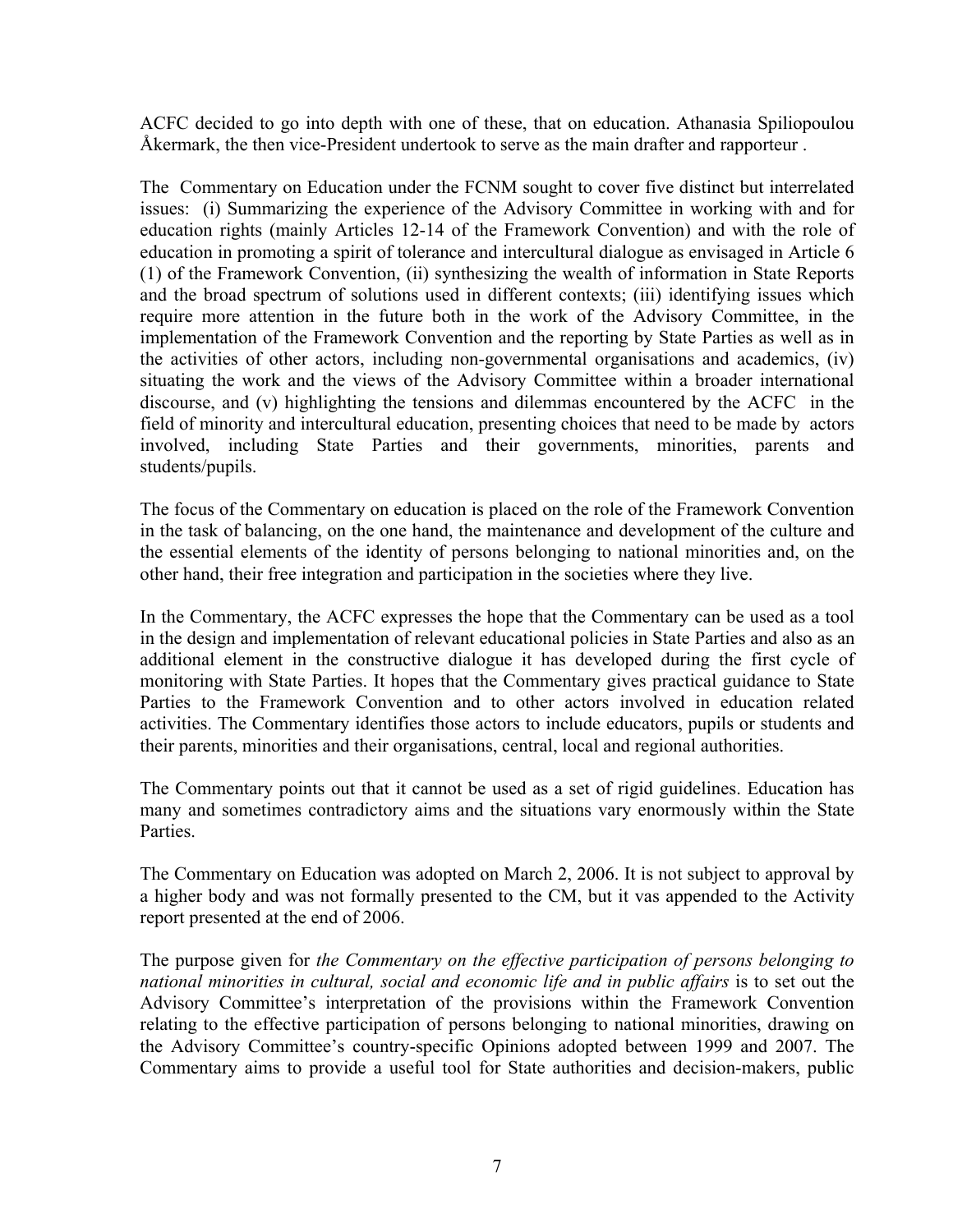officials, organisations of minorities, non-governmental organisations, academics and other stakeholders involved in minority protection.

While the Commentary primarily focuses on participatory mechanisms at the domestic level, it is crucial that persons belonging to national minorities are also involved at all stages of the monitoring and implementation process of international instruments, and in particular the Framework Convention, in order to achieve a balanced and quality outcome.

*Added value.* It follows from the above what are the added values of the commentaries, as compared to the country-specific opinions. On education, the commentary provides a summary of the experience of the ACFC and thereby also synthesizes the conceptions of the Advisory Committee on how educational issues should be handled under varying circumstances, drawing on the experiencing of the states as reflected in their state reports, and situating the educational issues concerning minority situations into the wider international discourse on education. On that basis the Commentary identifies issues which need to be given more attention in the further work on country situations.

The area of effective participation also shows the complexities and the need for balancing conflicting concerns, such as the relative weight of the effective participation in institutions that are common for the majorities and minorities, and on the other hand the degree of selfgovernment or autonomy for minorities in matters of concern mainly for themselves or in territories where they live compactly together. These dilemmas also apply to participation in economic and social life, as pointed out below.

It is this combination of awareness of variations in minority situations combined with the need to keep basic principles in mind, which make it desirable to elaborate thematic documents; these complexities cannot be satisfactorily addressed in country-specific opinions. .

#### *(ii) Preparation, sources, and consultations.*

*The commentary on education* was drafted by one member of the FCNM, Athanasia Spiliopoulou Åkermark. She did a penetrating conceptual and analytical work on the multiple aspects of education in relation to minority situations. In this she was greatly helped by the Secretariat which reviewed and analyzed the sources used. ACFC opinions, State reports and *travaux preparatoires* of the Framework Convention were examined and analyzed, and the summary of its main findings were presented in a check-list. The Secretariat also carried out research on what type of thematic work had been done by UN and other organizations and by Council of Europe bodies such as the Venice Commission.

The first drafts by Sia Åkermark were examined and discussed in the plenary sessions of the ACFC. At a second stage, the ACFC convened a meeting with experts dealing with educational issues from or recommended by other services within the Council of Europe, including the division on language policies and an expert on the European Charter on Regional or Minority Languages. A representative of the OSCE High Commissioner on National Minorities also attended the consultation.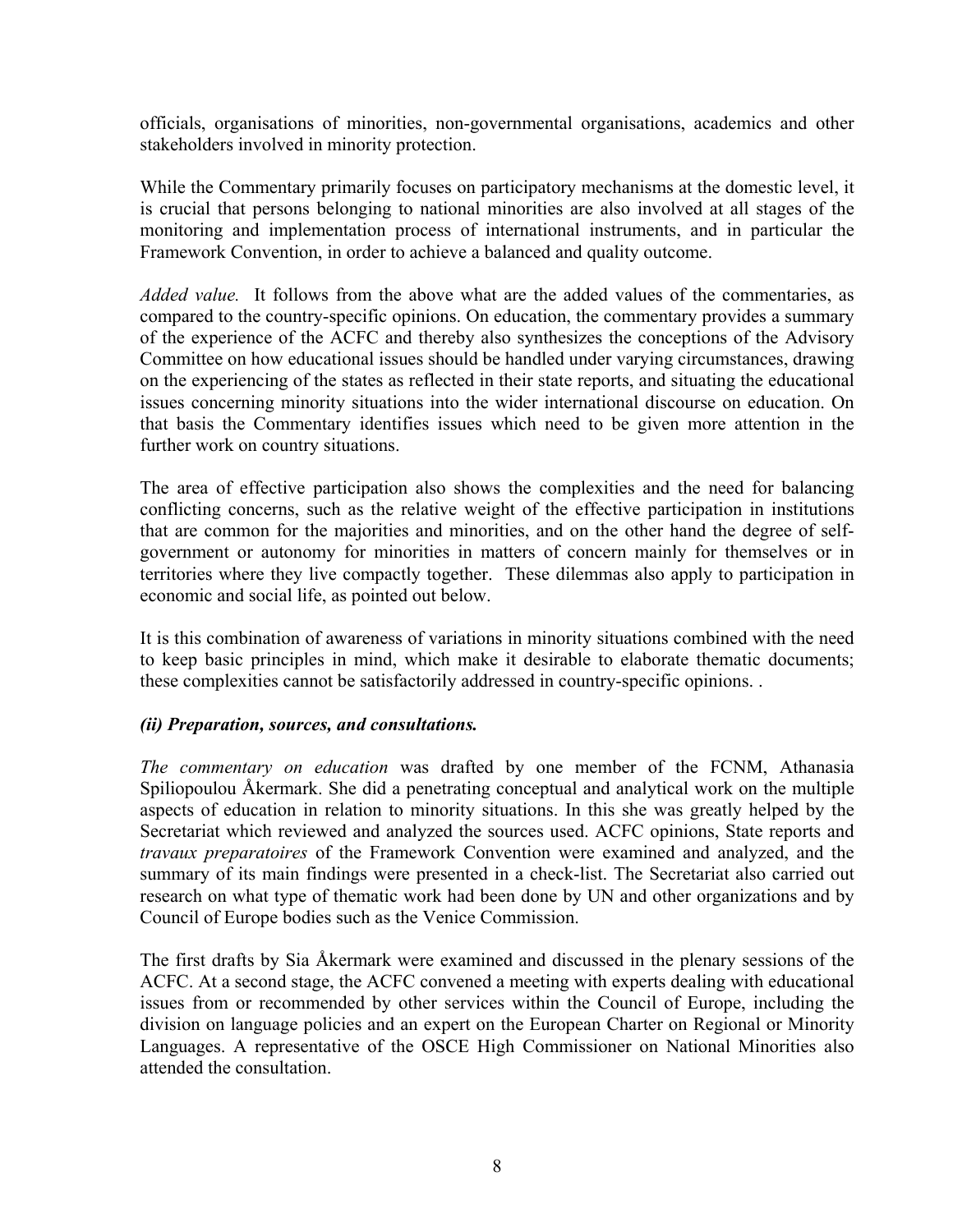*The commentary on participation* was a more collective exercise. Initial drafters were the then Vice-President, Lidija Basta Fleiner (on participation in public affairs) and the then President, Asbjørn Eide (on participation in economic and social life). When the terms as members of the ACFC of these two experts expired in 2006, other members continued the work. The Secretariat played an active role. It reviewed mainly the ACFC opinions and also some of the state reports, preparing on that basis a background document of 20 pages on the main findings structured under headings concerning the political participation on the one hand and participation in economic and social life on the other. The Secretariat also prepared for the Commentary an introductory part and a theoretical part explaining the approach of the ACFC.

Apart from discussions within the ACFC, the second draft of the commentary was sent out for written consultation mainly to minority organizations in different countries. Following their written comments, selected minority organizations (nearly 30) and other experts were invited to a consultation held with members of the ACFC in Bolzano in October 2007. The draft was in general well received, which confirmed to the ACFC t hat the main problems and issues had been covered in the draft. The thorough discussions at that consultation and the fact that a number of comments by the minorities were taken into account in the final drafting of the commentary proved that the consultation was truly participatory.. Written comments were also given by the High Commissioner for National Minorities.

Having gone through a number of revisions, the Commentary on the Effective Participation of Persons Belonging to National Minorities in Cultural, Social and Economic Life and in Public Affairs was adopted by the ACFC on 27 February 2008.

## **4. A note on substantive issues involved**

The purpose of this paper is not to go into the contents of the Commentaries, but it is useful to keep in mind that the preparation of Commentaries on the FCNM makes it necessary to face a number of difficult, substantive issues.

Most important is the fact that there are a number of different aims or concerns underlying the provisions of the FCNM. Some may appear contradictory and have to be balanced. The appropriate balancing act would in each case by necessity depend considerably on circumstances which vary greatly from country to country. Both commentaries point out that an approach which would be satisfactory in one country or one setting might not be so in another due to the differences in the minority situation. Such differences would depend partly on which type of minority is involved. It is mentioned, among others, that the particularly disadvantaged position of the Roma and Travellers needs to be taken into special account, and that indigenous peoples require a separate approach due to their concern with the land which is the basis for their culture and livelihood. They would also depend on the pattern of settlement of the minority concerned (compact versus dispersed), its numerical size, the recent historical context (countries in transition versus countries where group relations have become more stable) and the future expectations.

This has been handled in the commentaries by identifying the underlying aims and the core considerations that should guide the interpretation of the relevant provisions. Taking the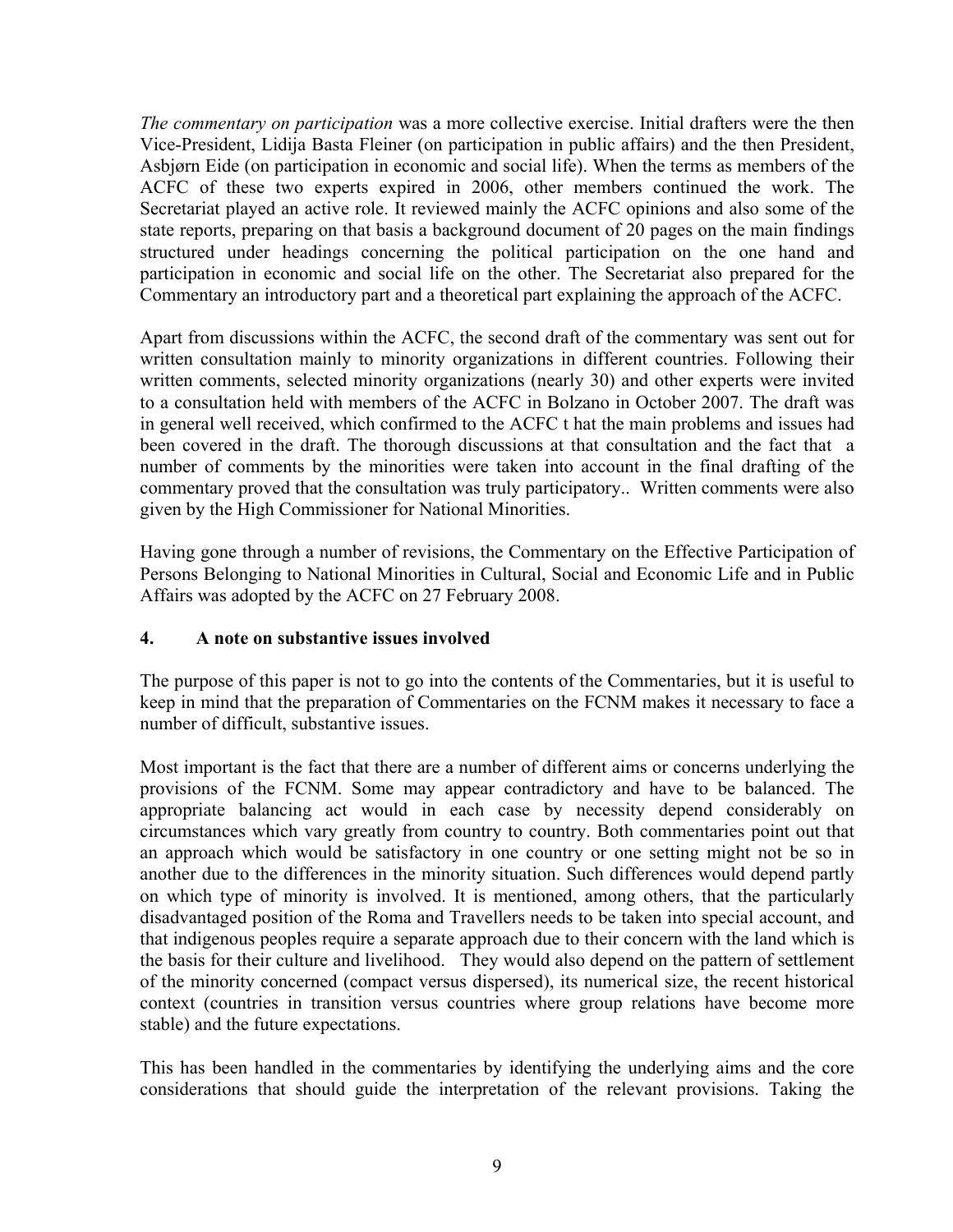Commentary on Education as example, the aims of education are several and do not always point in the same direction. Some aims are primarily instrumental, such as the development of the linguistic capabilities and other skill, where the education is seen as a tool for the achievement of other goals (e.g. finding employment, or participating in decision-making). Emphasis on these skills is important in order to create the conditions for effective equality for persons belonging to minorities in the common arena in society, as required under Article 4.

Other aims of education are perceived as primordial in that they are felt as important for the maintenance of the culture and tradition of the minorities, through the learning of own language even when there will not be an extensive need for small languages in the wider market in society or internationally.

These considerations can give rise to controversies over the choices to be made, and there can be different actors involved with opposing views. As noted in the Commentary, our present understanding of the child as an individual with independent needs and capabilities has reshaped the priorities among the needs of different actors involved in education. While all education programmes need to take into account both types of aims, this should be done in ways which ensures the best interest of the child as provided in the UN Convention on the Rights of the Child.

There are, however, ways to reconcile the opposing views by finding solutions that can enhance both concerns, and the Commentary on Education gives examples of how that can be done.

Another major concern in the Commentary on Education was the balancing act between measures to ensure education for the child of its own language (Article 14), its own culture and tradition including the minority's conception of past history (which is implied in Article 5), and on the other hand to ensure inter-cultural education both among majorities and minorities as required under Article 12.1 and 1.2 and to promote tolerance in accordance with Article 6 and in order to strengthen social cohesion

Comparable illustrations could be given regarding the right to effective participation. Where minorities live compactly together in a particular region of the country, an application of a territorial principle through decentralization and more or less extensive autonomy is a possibility, but when that goes too far it can cause problems for tolerance and social cohesion and also for those persons who belong to the minority but who live outside the territory where the minority has a majority.

Another example concerns effective participation in economic and social life. The dominant market economy with its own regulations has its own cultural features which may not correspond with cultural preferences for some of the minorities. It can therefore be necessary to have special approaches to some minorities in order to combine the concern for effective equality with the concern for the maintenance of their separate culture. This issue has, as previously pointed out, been addressed by both commentaries in regard to the Roma and the Travellers and to some extent also with regard to the indigenous populations.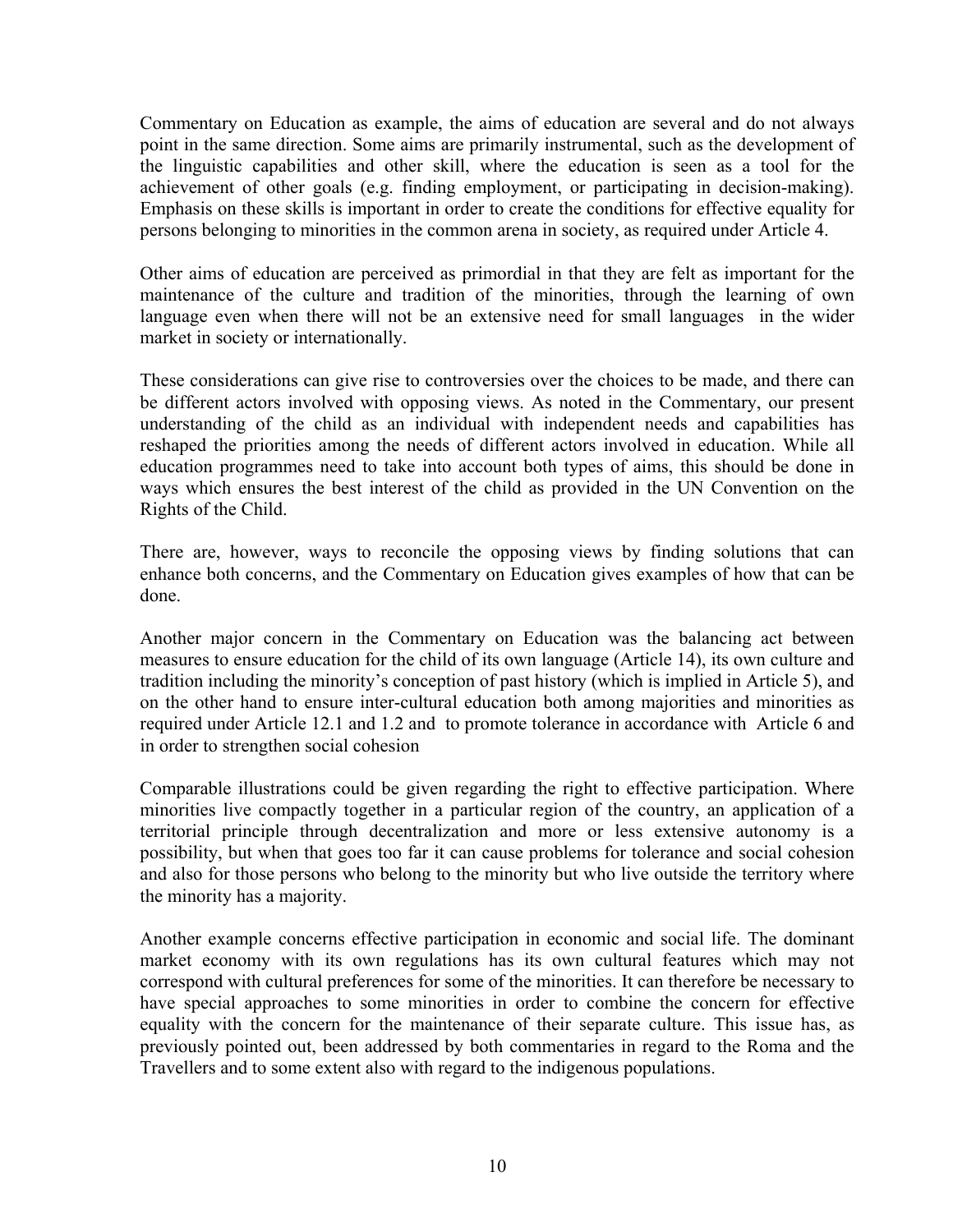#### **5. Potential impact**

What follows is a discussion of their *potential* impact, since little is known about the impact they have had until now. Both commentaries have already seen some use, however, both internationally and nationally. Members of the CM have occasionally referred to them. As an example, one State party described the Commentary on participation as a useful instrument for State parties to interpret and implement the FCNM and to enhance the protection of minorities. Other representatives of State parties have noted that this Commentary gives them a wide range of possible approaches to implement the FCNM

The Commentary on education is also more and more often used as a reference by the CM as such, e.g. in its replies to the Parliamentary Assembly.

The Commentary on education has been translated to Russian for a conference on minority education held during the Russian Presidency of the CM. It has also on request been translated into Azeri for a conference on education held in that region, and there are plans for a translation into Hungarian.

Since the participation commentary has not yet been published, there is no similar evidence of its actual use at this stage, although there are plans by the CoE to translate and use the Commentary on participation in a project of capacity-building and training of the newly established Council of Minorities of Bosnia and Herzegovina.

What can be expected to be the future use and impact of the commentaries, and how can it be strengthened? In seeking to respond to that question, account should be taken of the expectations expressed by the ACFC itself regarding the future uses of the commentaries.

In the Commentary on *Education*, the ACFC expresses the hope that the Commentary can be used as a tool in the design and implementation of relevant educational policies in State Parties and also as an additional element in the constructive dialogue it has developed during the first cycle of monitoring with State Parties. It further hopes that the Commentary gives practical guidance to State Parties to the Framework Convention and to other actors involved in education related activities. The Commentary identifies those actors to include educators, pupils or students and their parents, minorities and their organisations, central, local and regional authorities. (Commentary on Education part 1.1)

The Commentary hopes to influence those who are involved in the making and implementation of educational policies affecting minorities and minority situations to take into account three basic questions: (i) which are the precise goals of educational policies – the duality of protection of minority culture together with the requirements of intercultural education; (ii) awareness of the involved and concerned actors, both those who are the targets or recipients of education and those who are involved in construing and implementing educational policy and practice at different levels, and (iii) to recognise the variety and appropriateness of different tools and mechanisms for education, such as the choices between different versus common schools and classes, and the training of bilingual or pluri-lingual teachers. (Commentary on Education Part III).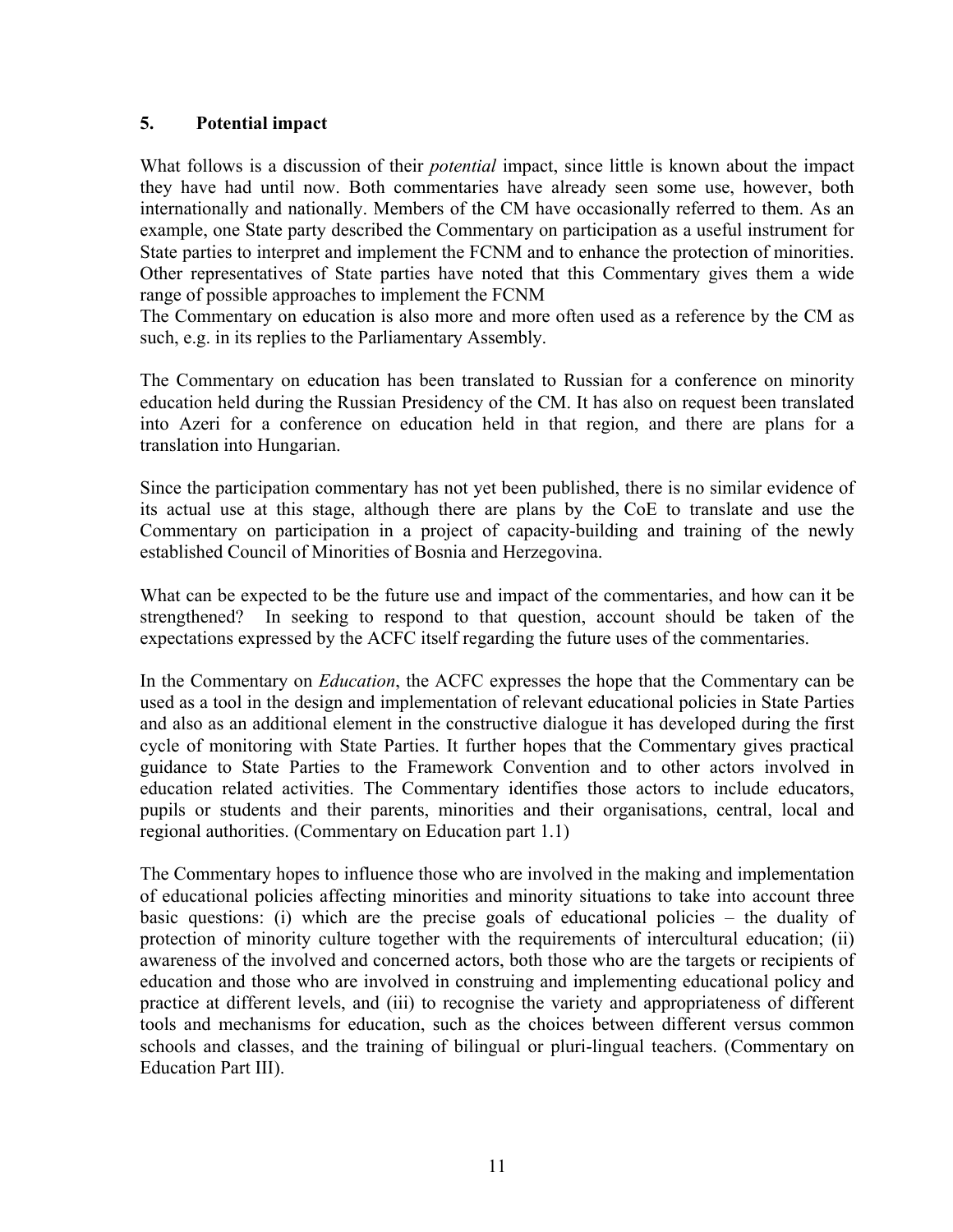As stated in its executive summary, the Commentary on *Participation* aims to provide a useful tool for State authorities and decision-makers, public officials, organisations of minorities, non-governmental organisations, academics and other stakeholders involved in minority protection. It points out the crucial importance of the involvement of persons belonging to national minorities at all stages of the monitoring and implementation process of international instruments, and in particular the Framework Convention, in order to achieve a balanced and quality outcome.

Based directly and indirectly on the country-specific work of the Advisory Committee, the Commentary on Participation points out that it is providing decision-makers, public officials, non-governmental organisations, academics and other stakeholders, not least among minorities themselves, with an analysis of possible options to enable them to make adequate and informed choices when designing legislation and policies to improve minority participation. Choices to be made should be agreed upon by the authorities and the national minorities if they are to be sustainable. It is also important that they take into account the views of the majority population and the type of relations prevailing among various groups in society.( Framework Commentary on Participation para 147)

The Commentary reminds the readers, including public authorities and minorities, that different solutions can be applied to different national minorities as well as to different situations prevailing in the State Parties, and that measures taken in some State Parties which have been considered by the Advisory Committee as an adequate implementation of Article 15 in given circumstances, measure that leads to effective participation in one State Party does not necessarily have the same impact in another context. The Advisory Committee's objective is therefore to highlight those experiences out of which meaningful conclusions can be drawn for the benefit of all State Parties, while recognising that State Parties need to assess, in the light of their own domestic situation, the applicability and effectiveness of measures that have, elsewhere, resulted in increased participation of national minorities.

Similar qualifications are expressed in the Commentary on Education, which points out that in view of the multiple aims of education and the multitude of factual situations, there are no 'one-size-fits-all-solutions' in this field.

In exploring the potential impact, it is therefore important to take into account that the commentaries provide broad guidelines and a range of options, but not very precise directives for action. Of paramount importance is it to explore how they in the future are going to affect the domestic discourse on minority policies and their practical implementation in the fields covered by the commentary.

One important step has already been taken: Both of the commentaries are now already made use of in the 3<sup>rd</sup> cycle Outline for State reports, and States are requested to pay particular attention to their content while preparing their reports. This implies that State parties from now on can be expected to familiarise themselves with the content of the commentaries. Assuming that there is also, in the preparation of the reports, a consultation with the national minorities concerned, these would also become familiarized with the commentaries. That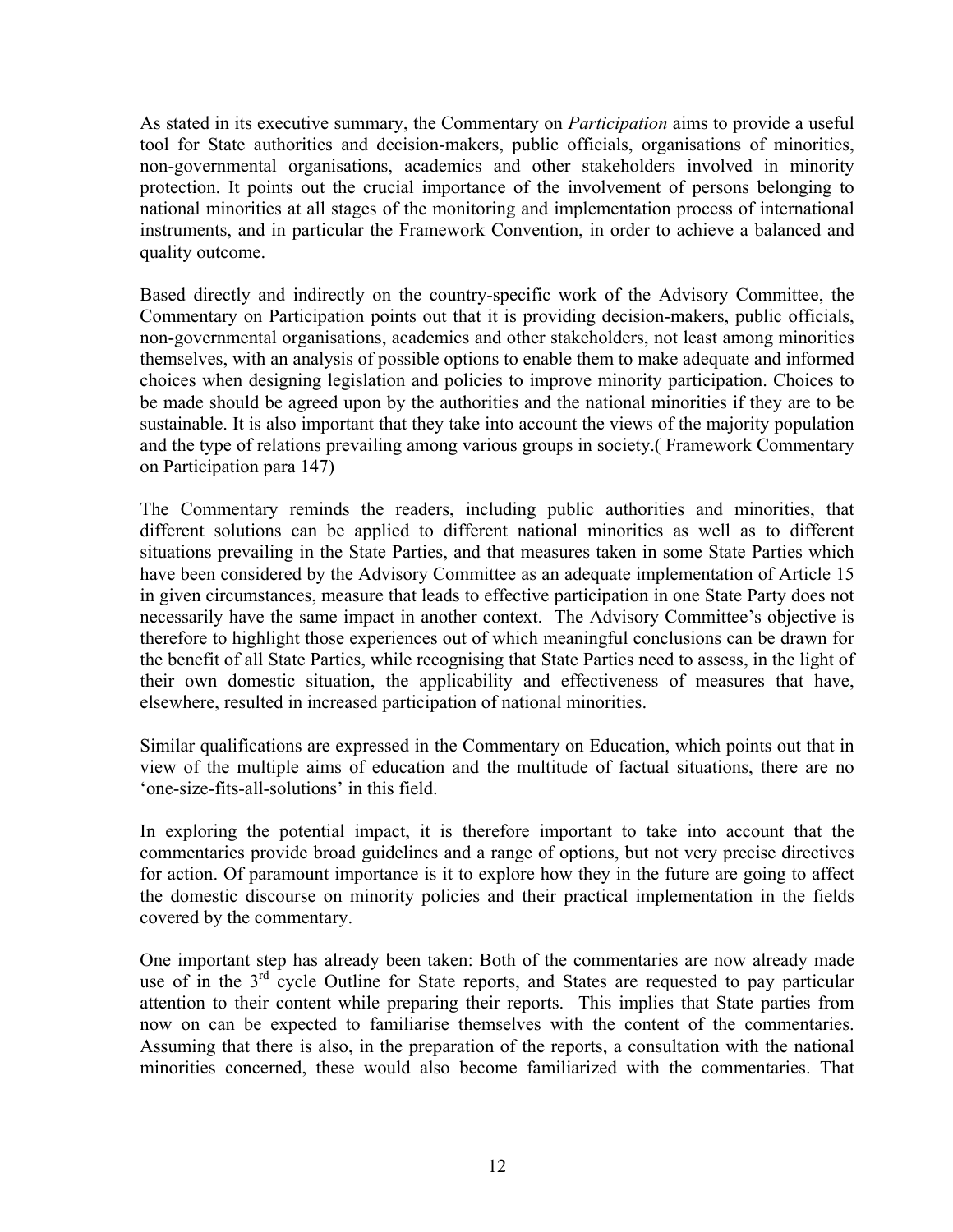should hopefully imply that the commentaries will become significant reference texts in the discourse between the minorities and the relevant government officials.

While the direct impact on the domestic discourse regarding minorities and thereby on policy formulations and implementation is the most important aspect to watch, the Commentaries are likely to have other effects which in turn will lead to a further and more enhanced domestic impact.

Some lessons can here be drawn from the adoption of the General Comments of the UN treaty bodies. A cursory review of textbooks on human rights shows that the General Comments are given a prominent place in the interpretation and description of the jurisprudence (practice) of the treaty bodies. The General Comments increasingly influence scholarship and thereby the dynamic evolution of the understanding of the human rights instruments. Examples can be found in leading textbooks such as Steiner, Alston and Goodman: International Human Rights in context (Oxford University Press, 3<sup>rd</sup> edition 2008), or in Eide, Krause and Rosas: Economic, Social and Cultural Rights – a Textbook ( $2<sup>nd</sup>$  edition, Martinus Nijhoff Publishers 2001). Undoubtedly we will see the same impact in forthcoming scholarship on minority protection

We should take into account that human rights treaties, including the Framework Convention, are living documents in the sense that their content, interpretation and application unfolds over time, through a dynamic process of multi-dimensional dialogue with many actors involved. At the core are on one hand the State Parties and on the other hand the ACFC, the CM and the professionals in the Secretariat. Surrounding these actors are others such as the national minorities of each country, international NGOs focussing on minority rights, and the wider network of scholars or experts' and their evolving understanding of the issues. The thematic Commentaries play an important role in this process, constituting a degree of abstraction, systematisation and construction derived from this unfolding practice, recognising that things and understandings change. The drafters of the Commentaries are themselves affected by the discourse in the literature by drawing on good scholarship, and also by the practice of other bodies or agencies dealing with minority issues. It is in this dynamic interaction between many actors that the dynamic impact of the Commentaries is likely to be felt.

#### **6. Conclusions and some points for discussion.**

This paper has examined the process of selection and preparation of thematic Commentaries and has briefly reviewed some of the substantive issues faced in the process, followed by a discussion of the potential impact. .

The main sources of the Commentaries are the opinions by the ACFC and the information contained in the State Reports, but the practice of relevant international agencies and scholarly literature is also taken into account. Through consultations with other experts, national minorities and international non-governmental organisations before the finalisation, the Commentaries are further strengthened.

Points for further discussions in this regard are twofold. Firstly: Is the selection and analysis of the sources satisfactory? This paper has not explored this issue in depth. In my view, however,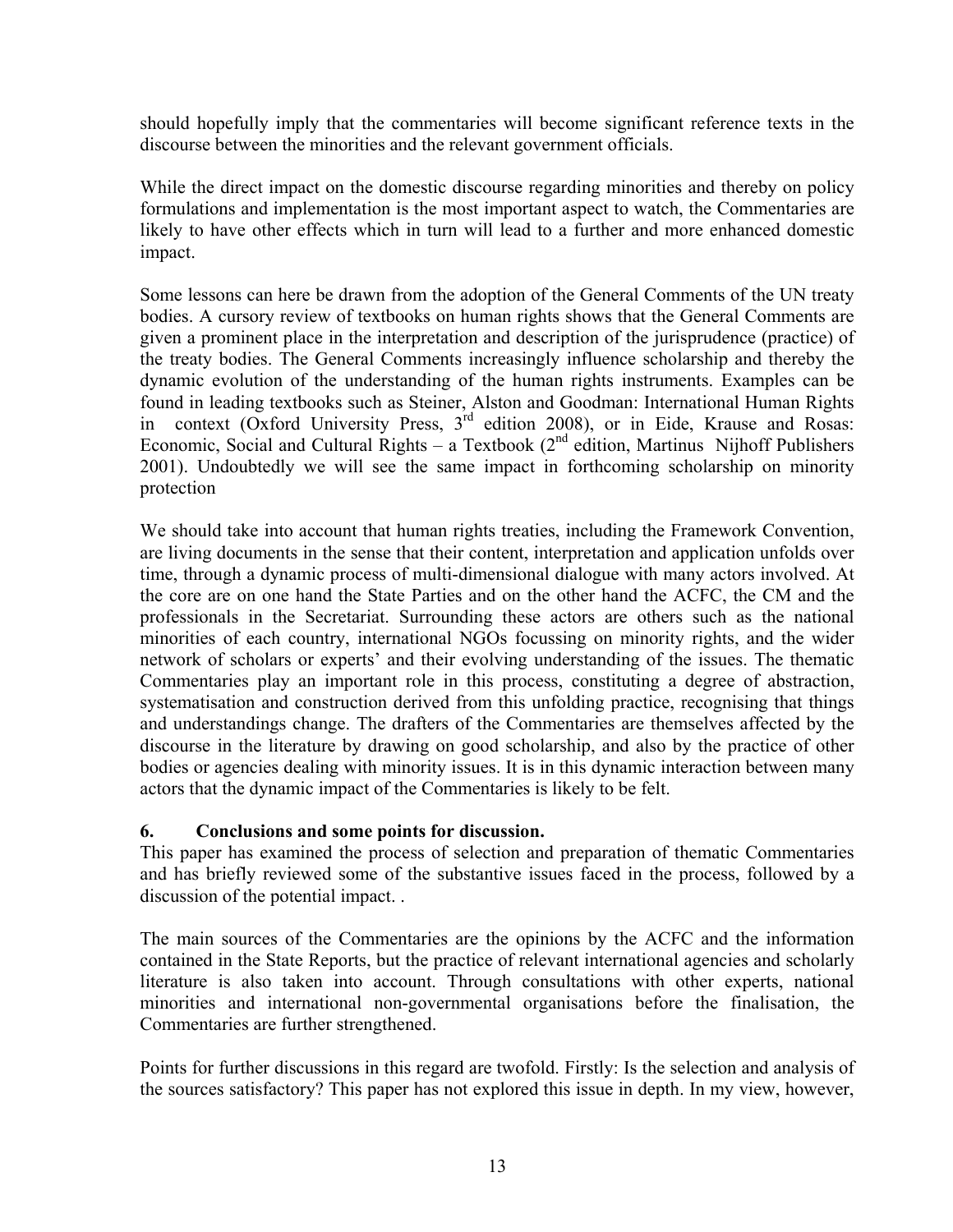the main source should be the opinions of the ACFC as it has been, but somewhat more attention should probably be given to the reactions of the State parties, and by minorities, to the opinions adopted.

It notes that the drafting of the Commentaries has been made through collaboration between some members of the ACFC who have served as rapporteurs on the particular thematic issue involved, and professionals of the Secretariat.

In this connection it needs to be recognised that the preparation of the Commentaries require not only the use of the sources, but also considerable conceptual work. To a considerable degree new grounds have to be broken. This requires independent thinking, but it must also be possible to reach consensus within the ACFC and to be reasonably acceptable to the State parties and to the minorities. This is achieved through discussions within the ACFC and with the Secretariat professionals as well as through consultations with minorities and with relevant experts.

*Which themes should be selected* for future Commentaries? I shall here only mention a few possibility, without entering into a discussion for or against any one of them.

Minorities and the media is a theme that repeatedly has been mentioned. It has many dimensions. One is the access of the minorities to the media and to have their own media in their language. Another is the question of the way the media deals with minority questions, which is particularly important in regard to Article 6.

An increasingly important, but controversial issue is to take up the problem of 'new' minorities and the minority rights of non-citizens. Much work in this regard has been done by the Venice Commission, the High Commissioner on National Minorities and relevant UN bodies. It might be desirable to start exploring it from the perspective of the FCNM.

A third and complicated issue is to spell out more fully the relations between measures for the implementation of Article 4 (non-discrimination, effective equality) and Article 5 (right to preserve own culture, identity), seen also in conjunction with 6. This has been touched upon in both of the adopted Commentaries, particularly in regard to education, but it could benefit from a full, separate treatment

An ever recurring issue is the implementation of the minority rights for Roma and Travellers. Both Commentaries have mentioned it, but again it might be useful to have a full and separate treatment of all aspects of that issue. In this connection, consultations with the EU' s Fundamental Rights Agency and with the High Commissioner on National Minorities would be important. Much work on this has also been done by the UN Committee on the Elimination of All Forms of Racial Discrimination, the OSCE/ODIHR, the Department at the CoE specifically dealing with Roma and Travellers' issues, and the CoE Commissioner on Human Rights.